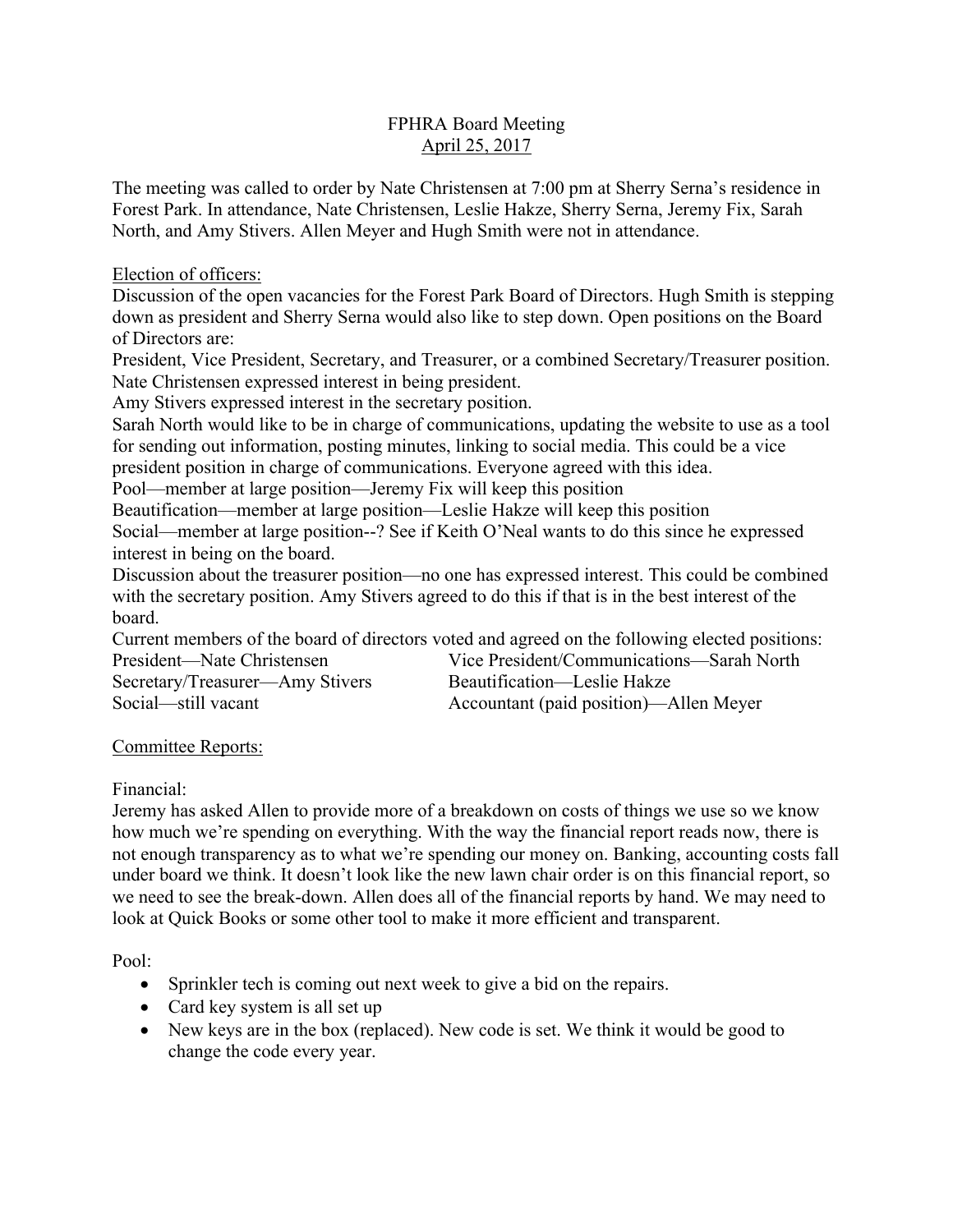- Clean-up day is scheduled for May  $13<sup>th</sup>$ . Want to get some paint for the awning to touch it up. Also the roof on the playground needs to be redone. Maybe we can look at shingling it and it will last longer.
- Bagels, coffee, and donuts –Leslie will buy for that morning.
- Pool schedule: in July Wednesdays 10 am -10 pm, Saturdays will be 10-8 pm. M-F 11-8.
- 6 family pool passes were sold this year from swim team families
- Lessons after swim practice—problem with the pool being used after swim practice, sometimes for families who are not members of the neighborhood. Perhaps suggest they use only the lap lane, not the whole family gets to stay and use the pool. In the past, we have had it where the people getting a lesson need to live in the neighborhood to have a lesson. Members only—either the swimmer or the coach. When done teaching, the student has to leave. Leave one lap lane open for lessons. Jeremy will communicate this back to Bob Ordonio (swim team).
- Updated pool rules (updated 2015). Only change is showing that no cigarettes or ecigarettes are allowed in the pool area. Party policy was also updated. Send out in a mass email to the neighborhood at the start of the season. Jeremy will email out to the board for comments additions/corrections soon.
- During clean-up or as an ice cream social have people update their email address to get on the list, have them sign the rule book and give back. Hugh Smith may have these from last time.
- Important to go through the pool card keys at start of each season to see if anyone on the list needs to be removed because they have moved.

Beautification:

- Weed Wranglers have been out recently. Grass looks good, Fisk Brothers Yard Works will be out soon. Maybe have them get rid of the pine needles off the tennis courts before clean-up day because they can do it very quickly. Also ask about removing the east side bushes/trees that are in the way.
- Ideas for clean-up day. Send out sign-up genius. Determine which jobs need to be done at a specific time, which jobs can be done whenever. We have a list for the pool area. Add the playground roof. Rock beds at the entrances. Remove juniper bushes from Jamison Ave. entrance in front of signs, paint signs, lay rock. Add this to list. Clean-up Dry Creek.
- Jeremy will go through the old chairs to decide which ones we're tossing. The old ones can be left for anyone to take on the clean-up day. Otherwise, they are tossed in the dumpster.
- Send out the sign-up next week. Send out the list of jobs for approval to the board.

Tennis

• Have we looked into making it an all-purpose sport court instead? Tabled for another meeting.

Social

- Ice cream social—Tuesday, June  $6<sup>th</sup>$ . Send out email message, put up signs. The signs are in the pool area.
- Signs to put in yards that say, "Drive Like your Children Live here". We can ask about getting them, (like they have in Cherry Creek). We could also use our sign person to